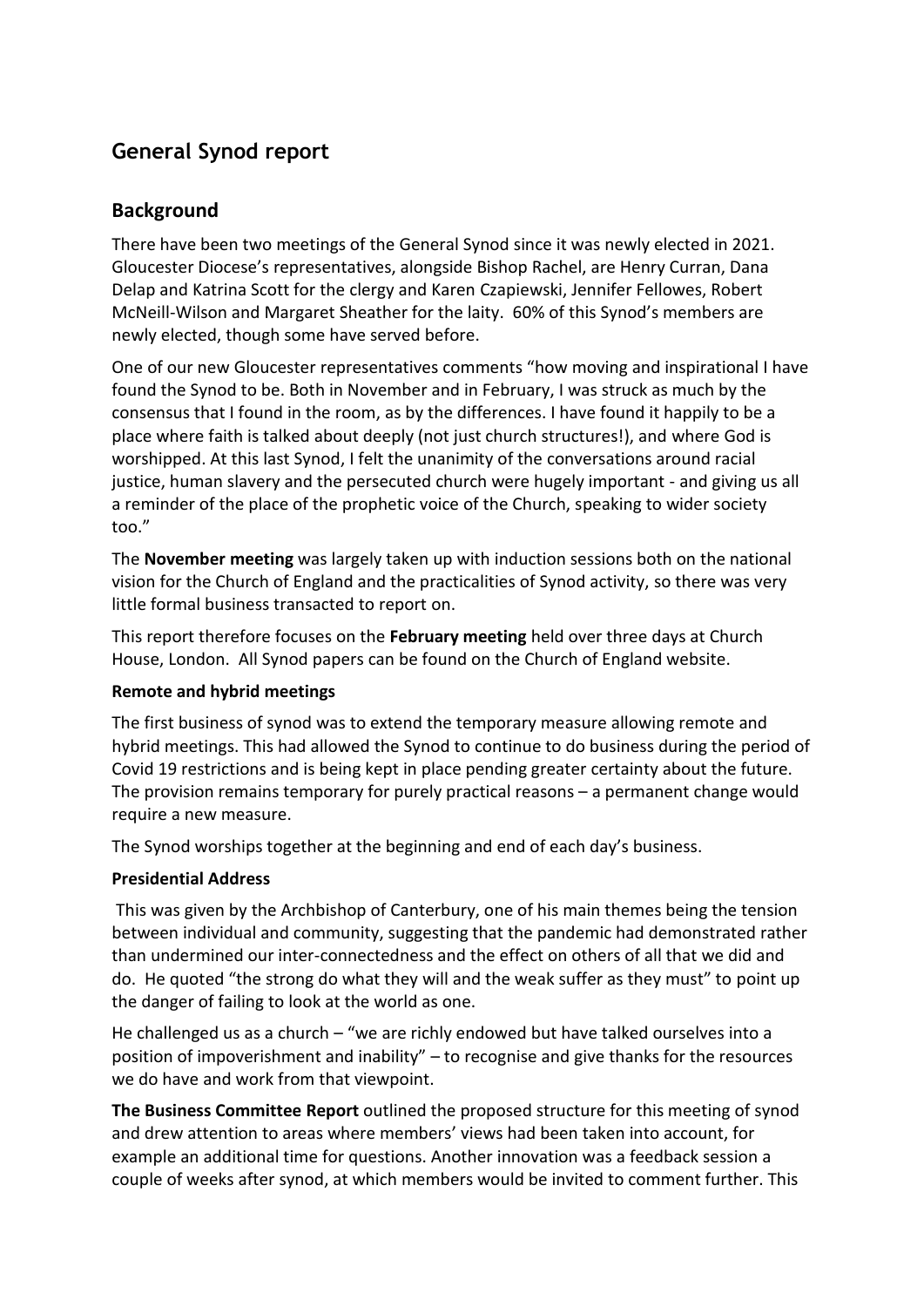report contained a reminder that synod is, primarily, a legislative body and it was important that members understood the responsibility this carries, participating in the legislative work as well as the wider issues debated.

## **Introduction to the Archbishops' Racial Justice Commission and update on Racial Justice work**

This is one of the church's key areas of current activity, arising from the report "From Lament to Action<sup>"1</sup> on the church's poor record in racial justice. The Commission, chaired by Lord (Paul) Boateng was launched in Autumn 2021 and will report twice a year over its three-year life. Lord Boateng gave a challenging and inspiring speech, highlighting the urgency of the issue.

# **Questions**

This is a standing item at all Synod meetings. Written questions are submitted in advance of the meeting and written answers provided, but in this session members can ask supplementary questions to pursue the point further. This was a lively session with strong engagement but members were asked to limit supplementary questions to allow more questions to be covered. This caused some tension as some felt stifled, but on balance, it meant more questions were covered and there was less use of the opportunity to move discussion off topic.

## **Safeguarding**

Bishop Jonathan Gibbs presented a thorough report on the work of the National Safeguarding Team on all the various work-streams it is pursuing, largely in response to the findings of the Independent Inquiry into Child Sexual Abuse (IICSA)'s report on the Church of England. He noted that the report was a general update in order to bring all Synod members up to speed on the issues. Although reassuring, it also emphasised how much work is still needed.

As part of the presentation, Professor Maggie Atkinson, Chair of the Independent Safeguarding Board (ISB), introduced the work of the ISB. This is the last piece of the new governance arrangements for safeguarding that the church has established. It is a threeperson board with immense experience across the range of safeguarding including experience as a survivor of abuse. It is currently in a stage of information gathering and consultation and will then set out its intended work programme. While being clear about the progress still needed, Professor Atkinson also praised for the tremendous work being done every day in diocese, parishes, cathedrals and other settings.

# **Faculty Jurisdiction (Amendment) Rules 2022**

This rather dry-sounding item, which takes effect on 1 July this year, was enacted as part of the church's commitment to achieve carbon net zero by 2030, making it easier for parishes to implement 'green' decisions. There was a strong reminder that all such decisions must be well informed, for example do not replace a boiler until it dies – the disposal of a fossil fuel boiler has more adverse impact than a new boiler can compensate for in the same time period.

<sup>1</sup> <sup>1</sup> <https://www.churchofengland.org/sites/default/files/2021-04/FromLamentToAction-report.pdf>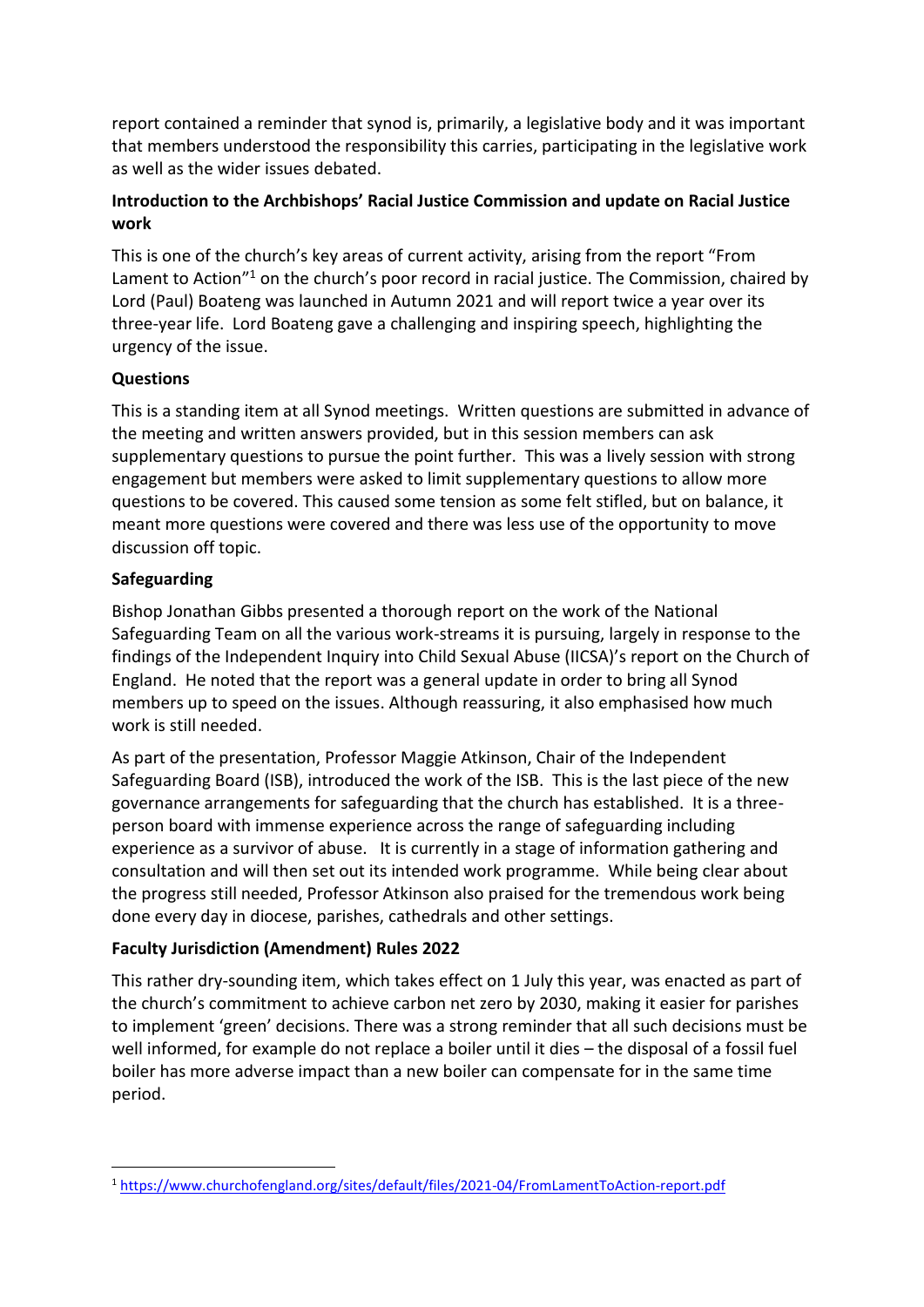## **Challenging Slavery and Human Trafficking**

The timing of this debate challenging slavery and human trafficking took place at the same time as a similar debate in parliament in which some bishops were speaking. The motion seeking better legislation on this topic was passed overwhelmingly

It was reassuring that this and the previous safeguarding debate were allowed to overrun, acknowledging their importance.

#### **Clergy Remuneration Review**

This item had been held over from last July and delay had enabled people to study the report in greater depth and there was constructive debate and responses.

#### **God's People Set Free**

Bishop Rachel then presented a report on the implementation of Setting God's People Free including a film "A Holistic Vision for Being the Church" in which she features. What had been done was interesting, but the debate that followed also considered the positive effect as this work supports so much of the work in parishes and in the church as a whole going forward. The church is always good at changing labels but SGPF has already had an impact and, under the ongoing vision and strategy work, will continue to do so.

Because of the extended debate on earlier topics, some proposed group work was omitted: this reflects synodical priorities that business must be completed.

### **Diversity, Different and Disagreement: resources for effecting culture change**

The last day of synod did, however, start with some gentle group work on this topic.

We discussed:

- listening to others' stories and seeing the world through their eyes;
- encountering others with authenticity and confidence, and
- finding hope and opportunity in the places where we long to see change.

The Difference course was introduced and may be something that Deaneries and parishes may wish to explore.

#### **Governance Review Group Report**

This report on progress to date had been introduced at the last session and is seeking to make governance better suited to the needs of dioceses and parishes. Currently there is a view that work at the centre takes place in silos, on top of which many questions and topics fall between those silos. The working group is seeking to ensure that structures are fit for purpose and effective. This was a take note report, which members were asked to welcome. After lengthy debate, the phrase "that this Synod welcome" the report was changed to "that this Synod thank" the group for its report and work continues to consider legislative proposals for synod to debate in due course.

### **Persecuted Church in the World**

After committee chair appointments were made, synod debated a Diocesan Synod motion to support the persecuted church. This was a useful highlight to difficult situations faced by our brothers and sisters throughout the world.